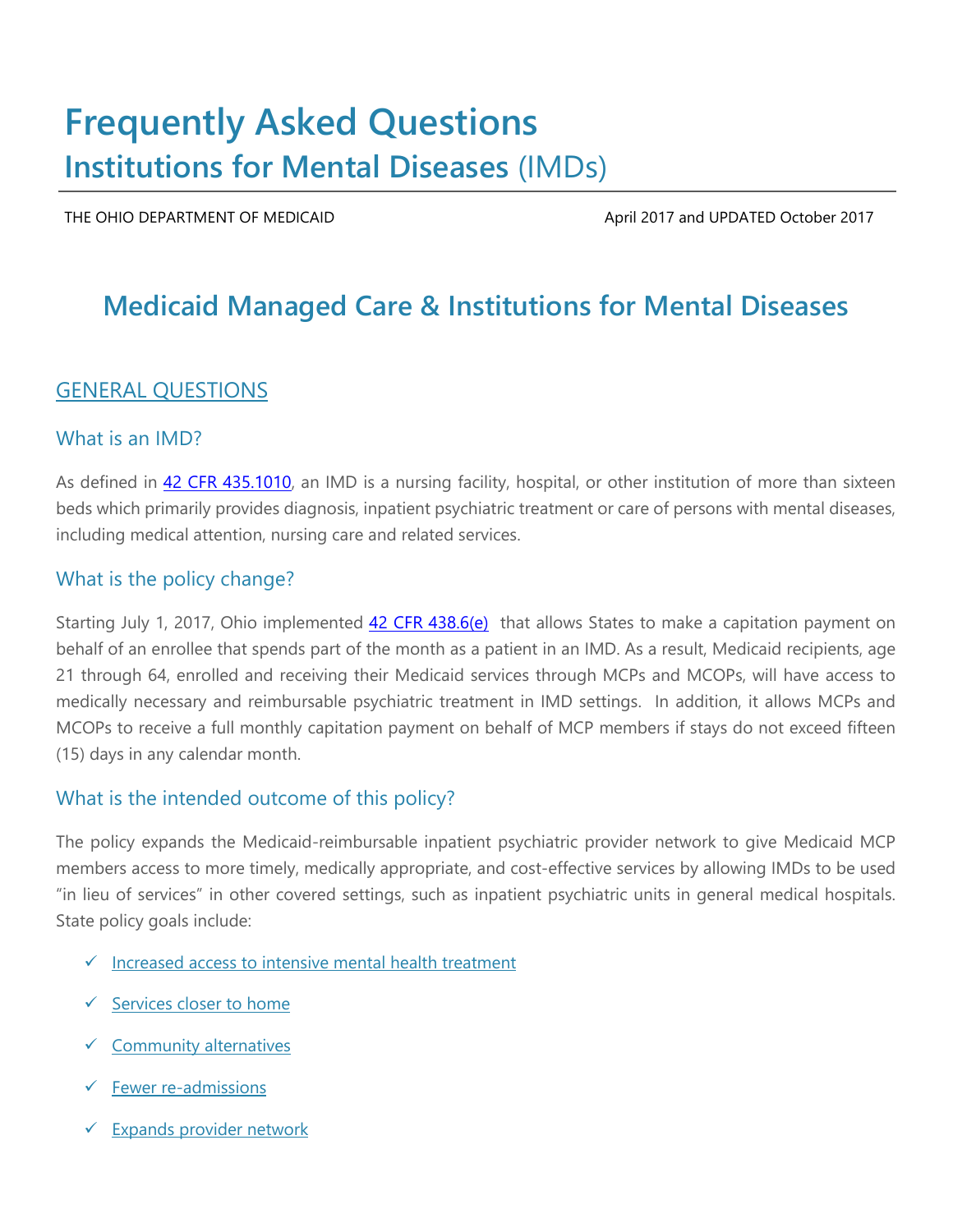- $\checkmark$  Continuity of care
- $\checkmark$  Coordination of care

### What is NOT changing as a result of this policy?

Medicaid reimbursement is not available for services provided to recipients age 21 through 64 who receive their Medicaid services through fee for service (FFS) when they are in an IMD.

### How does this impact general hospitals?

General hospitals are not IMDs and, therefore, are not impacted by this policy from an IMD payment perspective.

### What does "in lieu of services" mean?

For a person needing medically appropriate inpatient psychiatric care, in order to meet the federal "in lieu of services" requirements, inpatient psychiatric services must be offered in a general hospital psychiatric unit or psychiatric hospital less than 17 beds in order to offer inpatient psychiatric services in an IMD. This ensures inpatient psychiatric services are provided "in lieu of services" covered under the state plan (e.g., general hospital psychiatric unit, psychiatric hospital less than 17 beds).

### What are the conditions for "in lieu of services" that must be met in order for the State to make a capitation payment to an MCP/MCOP for an enrollee who has a short term stay (15 or less days in a calendar month) in an IMD?

- The state determines that the alternative service or setting is a medically appropriate and cost-effective substitute for the covered service or setting under the state plan.
- The enrollee is not required to use the alternative service or setting.
- The approved in lieu of services are authorized and identified in the Managed Care Provider Agreement, and offered as an option for the MCP/MCOP and its enrollees.
- The utilization and actual cost of in lieu of services is taken into account in development of the component of the capitation rates that represents the covered State plan services.

### How will this benefit individuals covered by both Medicare and Medicaid (dually eligible)?

For dually eligible members who are enrolled in an MCP or MCOP, Medicaid is always the payer of last resort. When a dually eligible member age 21 through 64 exhausts his or her lifetime Medicare allowance for inpatient psychiatric services, Medicaid may provide coverage under this policy.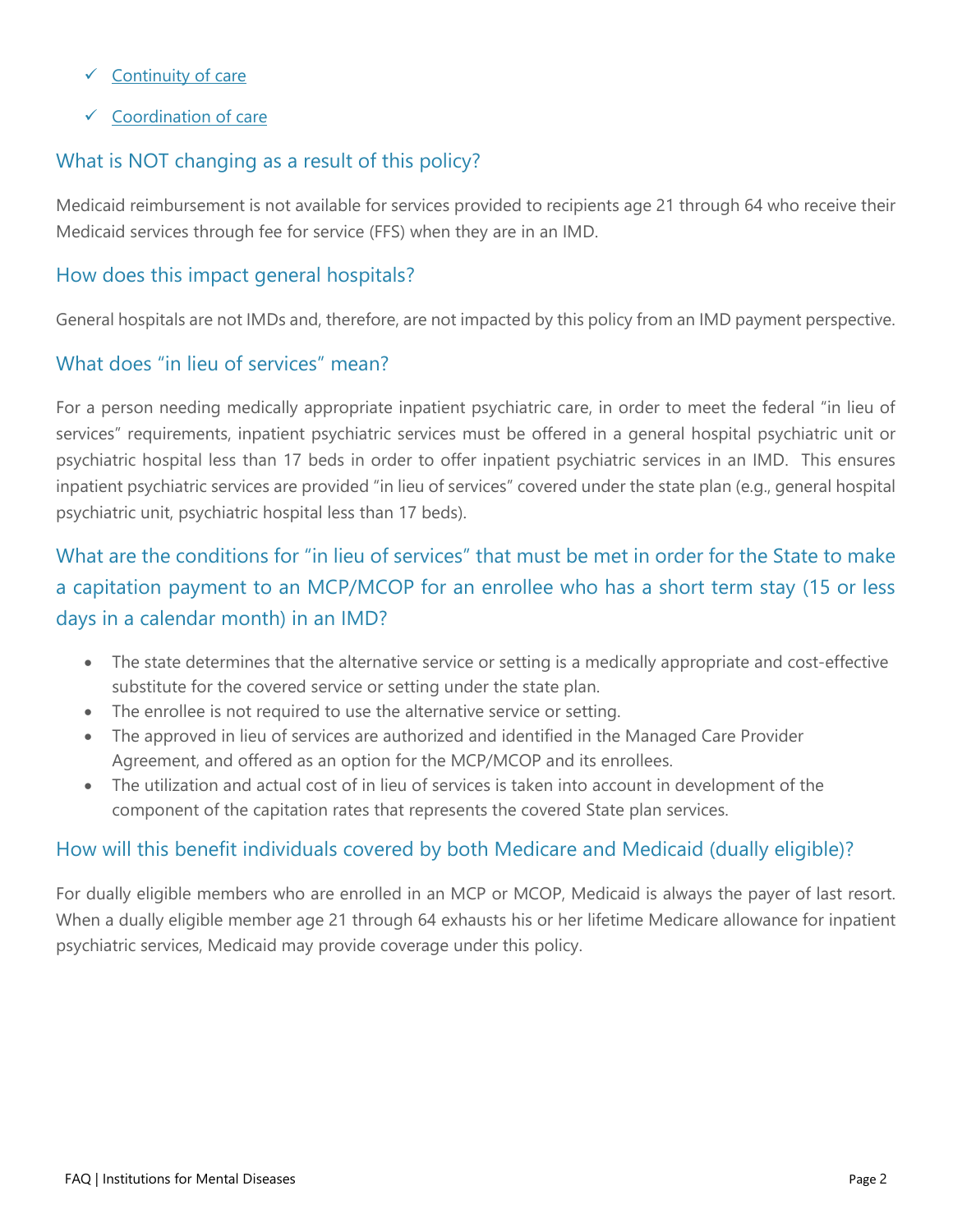### LENGTH OF STAY

### What happens if a member needs an inpatient stay longer than 15 days?

Length of stay is determined by medical necessity. MCPs/MCOPs must be involved in the level of care determination, service setting, and admission decision process and will address lengths of stay exceeding 15 calendar days in their contracts with individual IMDs.

If an enrollee has an IMD stay exceeding 15 days per calendar month, ODM will recover a percentage of the MCP/MCOP's monthly capitation payment based on the total number of days of the member's IMD stay.

### If a patient does stay more than 15 days, will they be covered in the IMD as long as medical necessity is met or will the days be denied?

Yes, length of stay may exceed 15 days per calendar month and will be determined based on medical necessity. Please note that the limitation is 15 days *per calendar month, cumulative not continuous*. If a stay exceeds 15 days in a calendar month, the MCP/MCOP must report to ODM. A process has been established to ensure ODM adheres to the prohibition of federal funding reimbursement for stays exceeding 15 days in a calendar month. The patient will not be responsible for paying for their Medicaid covered services since they are Medicaid eligible unless the requirements of **Ohio Administrative Code 5160-1-13.1** are met.

### ROLE OF THE MCPs/MCOPs

#### What are the requirements of MCPs/MCOPs?

MCPs and MCOPs will contract with IMDs and cover medically necessary inpatient psychiatric services. MCPs and MCOPs will work together with clinicians and/or facilities along with their member to determine both the level of care and length of stay based on medical necessity and the appropriate care setting.

#### What will be the role of MCPs/MCOPs in the IMD admission process?

MCPs/MCOPs will work with their members, clinicians and/or facilities assessing the need for care to determine level of care, appropriate care setting options and length of stay and authorize services as medically necessary.

#### What will be the role of MCPs/MCOPs in the IMD discharge process?

MCPs/MCOPs will participate in discharge planning activities, including making arrangements for a safe discharge in the community and arranging for appropriate services specified in the discharge plan. This may include coordinating with community behavioral health service providers.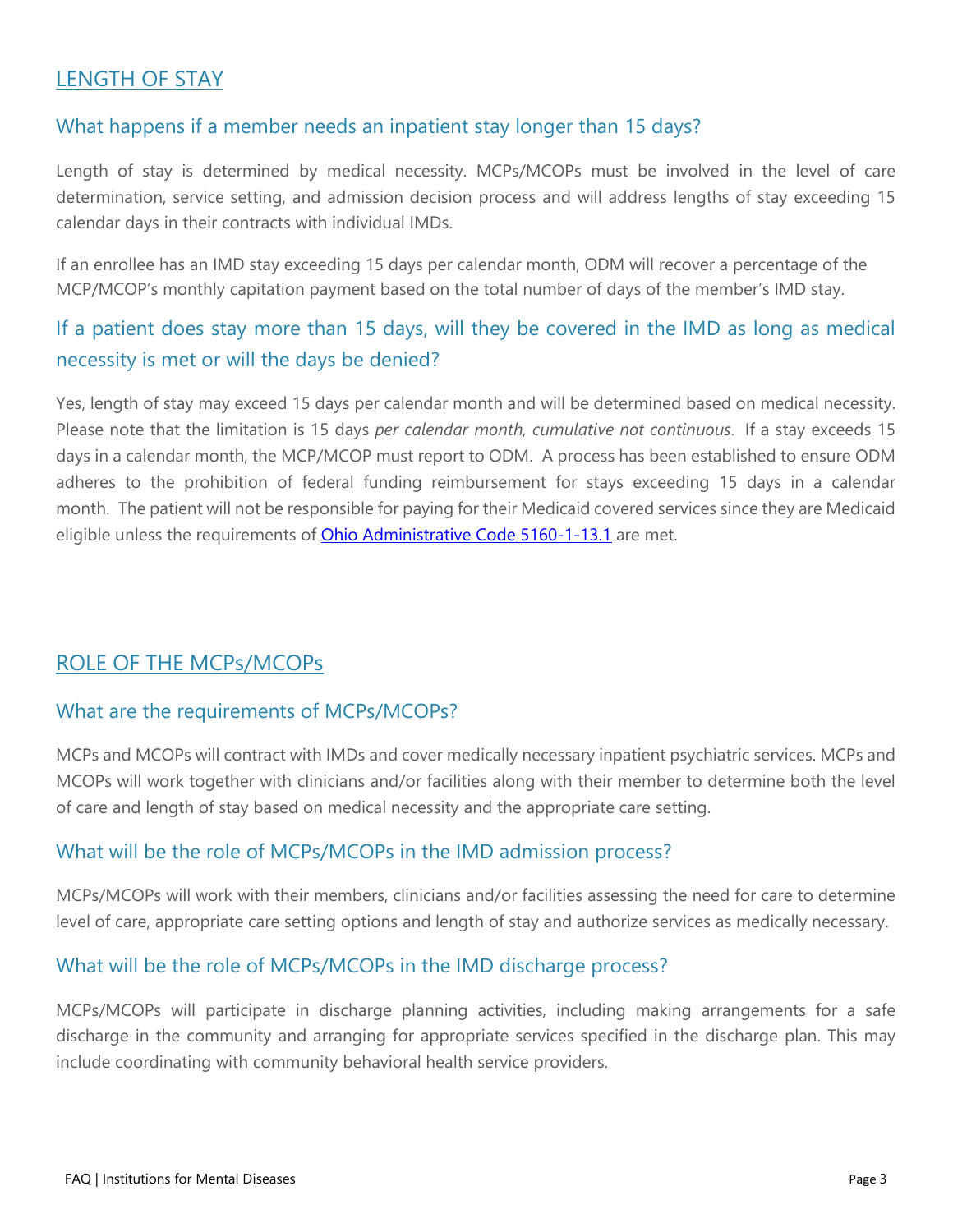### ROLE OF PROVIDERS (e.g., emergency departments, community providers, physicians)

### Will this impact the role of local providers who handle the coordination of psychiatric hospital admissions?

Yes. When a Medicaid managed care plan enrollee is in need of inpatient psychiatric care, the Medicaid managed care plan must be contacted for triage, level of care determination, and setting options. This includes MyCare Ohio plans when an enrollee has exhausted their lifetime Medicare inpatient psychiatric benefit.

Providers and the MCP/MCOP will work together on coordinating admission for inpatient psychiatric treatment when necessary.

#### How will providers know if an IMD is in an MCP's/MCOP's network?

MCPs/MCOPs will work closely with providers for coordinating care and services for members. This will include providing information about how to reach MCPs/MCOPs for level of care coordination for inpatient psychiatric services, which IMD and non-IMD facilities are on their provider panel for inpatient psychiatric services, and how to coordinate an admission for inpatient psychiatric services. The information will also be available on MCP/MCOP websites.

### If the emergency department or practitioner recommending an inpatient level of care is not able to contact the MCP/MCOP, will that practitioner be able to choose an IMD even if there may be beds available in the hospital or in a private facility with less than 17 beds?

When a Medicaid managed care plan enrollee is in need of inpatient psychiatric care, the Medicaid managed care plan must be contacted for triage, level of care determination, and setting options. This includes MyCare Ohio plans when an enrollee has exhausted their lifetime Medicare inpatient psychiatric benefit.

If a plan is not able to be reached prior to admission, the MCP/MCOP has deferred its triage, level of care determination, and placement authority to the clinical judgment of the practitioner recommending inpatient psychiatric care. Admissions must meet medical necessity criteria.

### STATE PSYCHIATRIC HOSPITALS

#### Does this mean Medicaid will now cover forensic hospital stays?

No. Medicaid will not cover an individual's forensic hospital stay in an IMD if the individual is under one of the following four legal statuses: not guilty by reason of insanity (NGRI), incompetent to stand trial – restorable (ISTR), incompetent to stand trial – unrestorable, criminal court jurisdiction (ISTU-CJ), or competency/sanity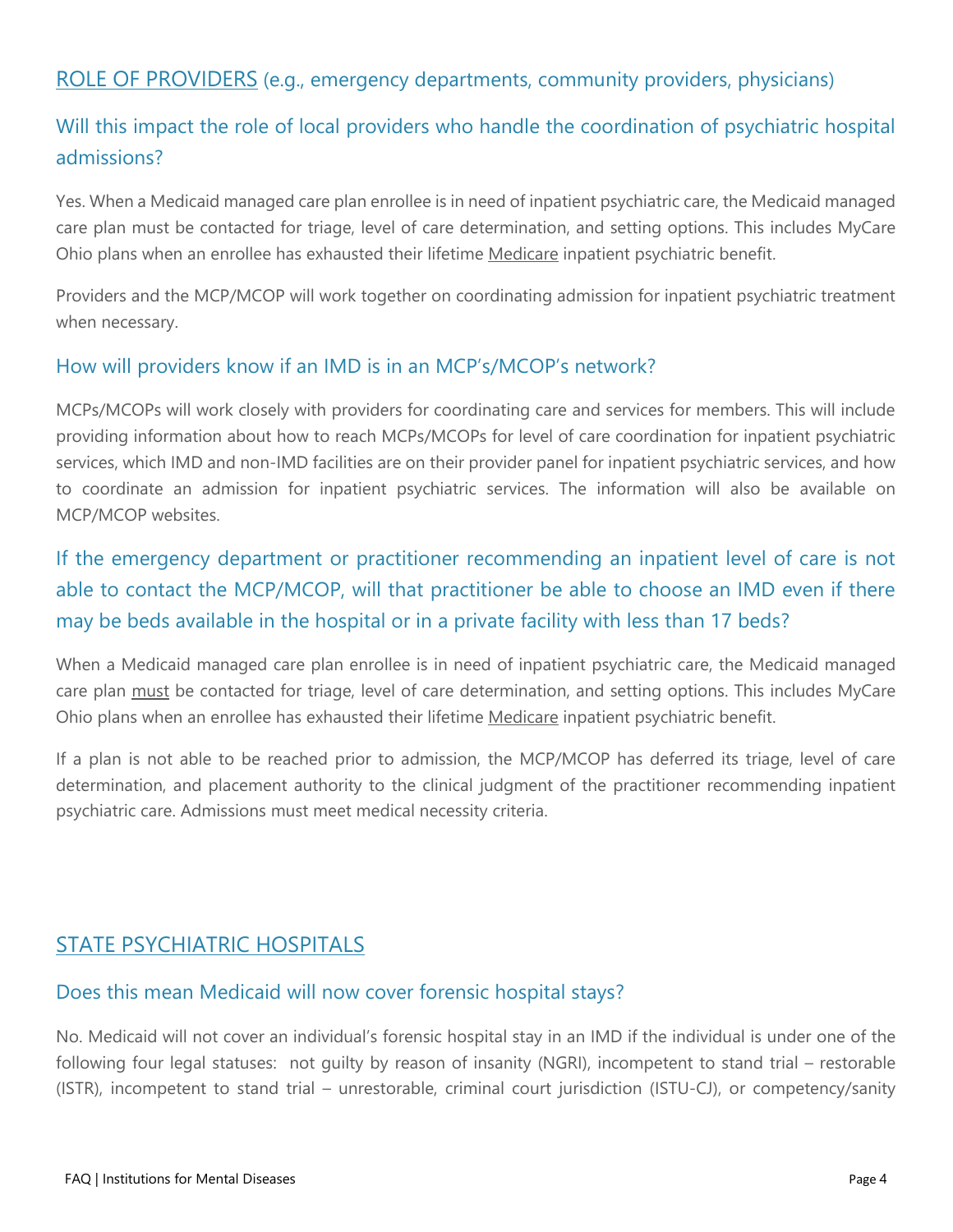evaluation (EVAL). Individuals under one of these four legal statuses are not able to select their service provider, therefore, the "in lieu of services" in other covered settings requirement cannot be met.

### How does this impact the role of state psychiatric hospitals?

State psychiatric hospitals will continue to serve as the safety net, covered by Medicaid as non-contracting, outof-network providers for managed care plans.

### How does this impact the role of County Boards of Alcohol, Drug Addiction and Mental Health Services (ADAMHS) as the "front door" for state psychiatric hospital admissions?

County Boards of ADAMHS and/or their designees will continue to approve admissions to state psychiatric hospitals in accordance with [Ohio Revised Code Chapter 5122.](http://codes.ohio.gov/orc/5122)

### DOCUMENTATION, CLAIMS SUBMISSION & CONTRACTING

### Where do IMDs submit claims under this policy?

IMDs will need to bill MCPs/MCOPs per their contract, for medically necessary services provided to members.

### How is the "in lieu of services" provision documented?

When a Medicaid managed care plan enrollee is in need of inpatient psychiatric care, the Medicaid managed care plan must be contacted for triage, level of care determination, and setting options. The MCP/MCOP ensures and documents inpatient psychiatric services are provided "in lieu of services" covered under the state plan. In instances in which the MCP/MCOP could not be contacted and has deferred the triage to the provider, the provider ensures and documents inpatient psychiatric services are provided "in lieu of services" covered under the state plan. See reference Chart A below.

### Is the admitting IMD responsible for assuring and documenting that "in lieu of services" settings have been considered prior to admission?

No, the IMD is not responsible for assuring or documenting that this requirement has been met.

### Do providers of inpatient psychiatric services need a MyCare Ohio Plan contract and a separate traditional Medicaid managed care plan contract?

Providers will want to check with the managed care plan they are contracted with to ensure their contract covers both the traditional Medicaid and MyCare lines of business.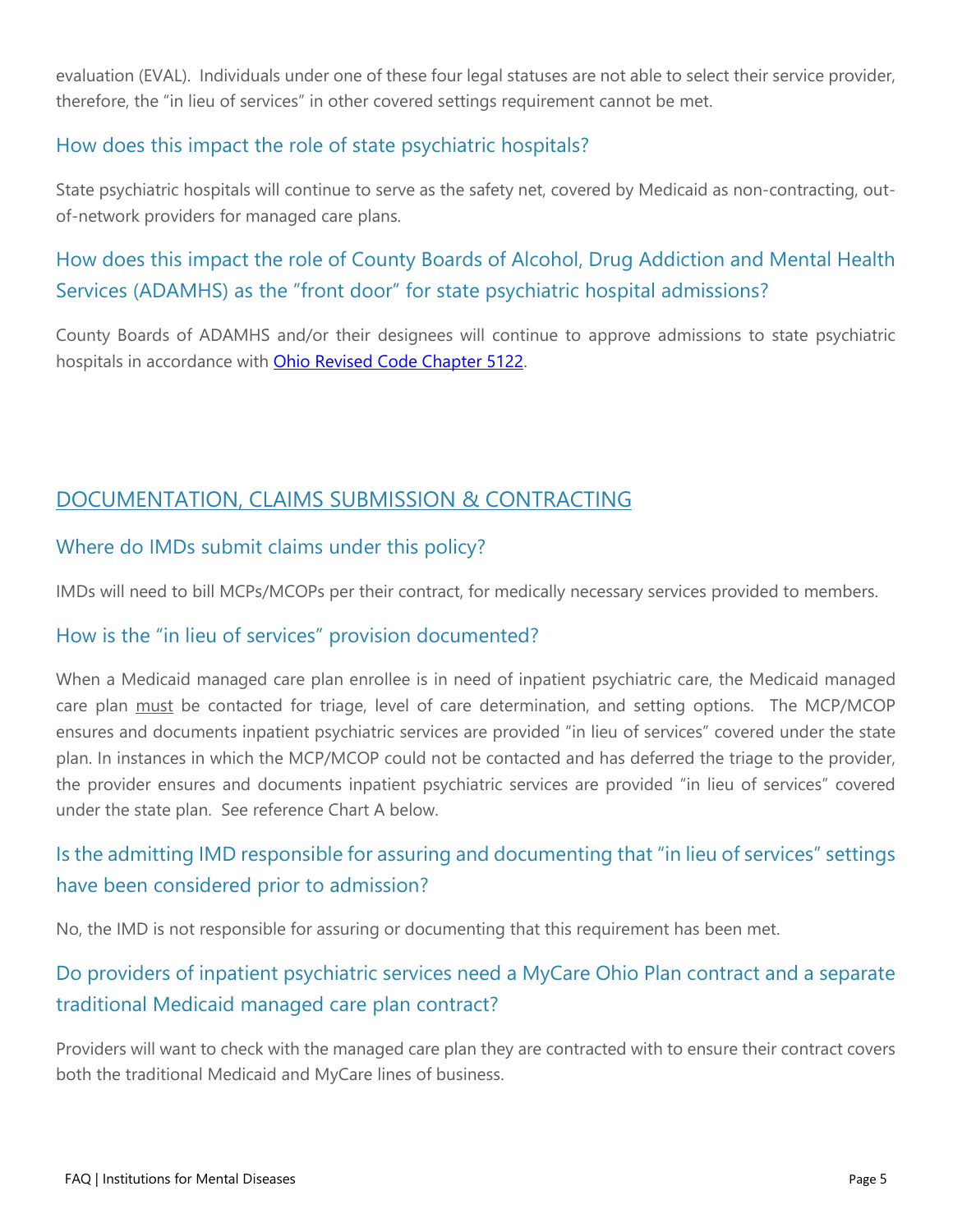### SUBSTANCE USE DISORDER

### How are community Substance Use Disorder (SUD) residential treatment programs that are certified by the Ohio Department of Mental Health and Addiction Services (OhioMHAS) affected by this policy?

OhioMHAS certified community SUD residential treatment programs will not be impacted by this policy for the following reasons:

- Services provided to members in an IMD setting must be provided in lieu of comparable services already covered by the Ohio Medicaid program. Since Ohio's Medicaid program doesn't currently have identifiable coverage of SUD residential treatment services, the "in lieu of services" in other covered settings requirement cannot be met.
- Services provided to members in an IMD setting must be delivered by a hospital providing psychiatric or SUD inpatient care OR a sub-acute facility providing psychiatric or SUD crisis residential services. OhioMHAS certified community SUD residential treatment programs are not SUD hospitals providing a hospital level of care appropriate for treating SUDs nor are they identified as providing SUD crisis residential services.

ODM and OhioMHAS will continue to monitor the behavioral health service needs of Ohio's Medicaid enrollees and may pursue available Medicaid options that offer additional or expanded coverage for community SUD residential treatment post implementation of the redesigned Medicaid community behavioral health benefit.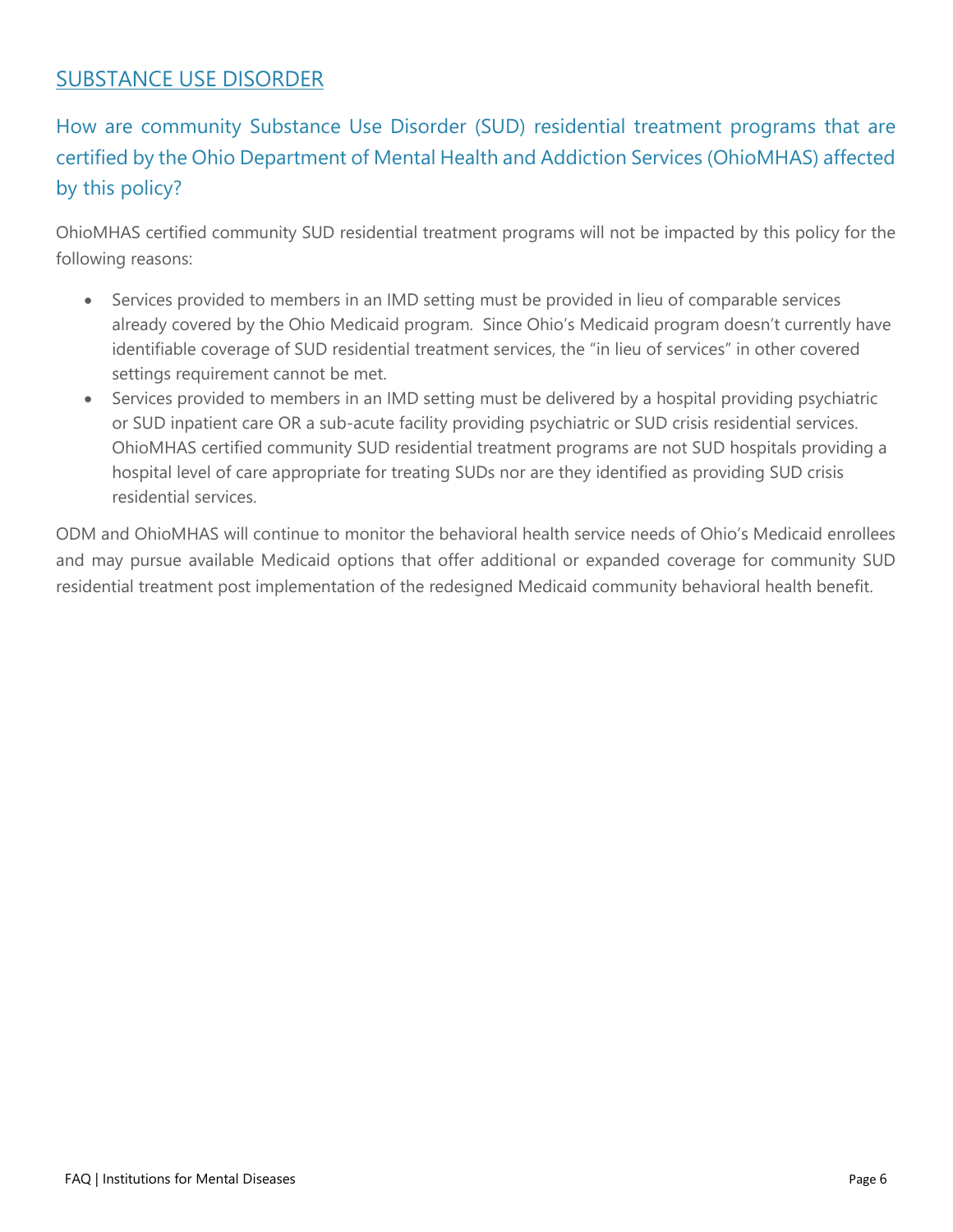### Reference Chart A: Plan Process for Inpatient Psychiatric Care

# **Plan Process for Inpatient Psychiatric Care**

When a Medicaid managed care plan enrollee is in need of inpatient psychiatric care, the Medicaid managed care plan MUST\* be contacted for triage, level of care determination, and setting options. This includes MyCare Ohio plans when an enrollee has exhausted their lifetime Medicare inpatient psychiatric benefit.

\*If a plan is not able to be reached prior to admission, the MCP has deferred its triage, level of care determination, and placement authority to the clinical judgment of the practitioner recommending inpatient psychiatric care. Admissions must meet medical necessity criteria. If medical necessity for admission is not met, the MCPs would be responsible for the medically necessary professional services only.

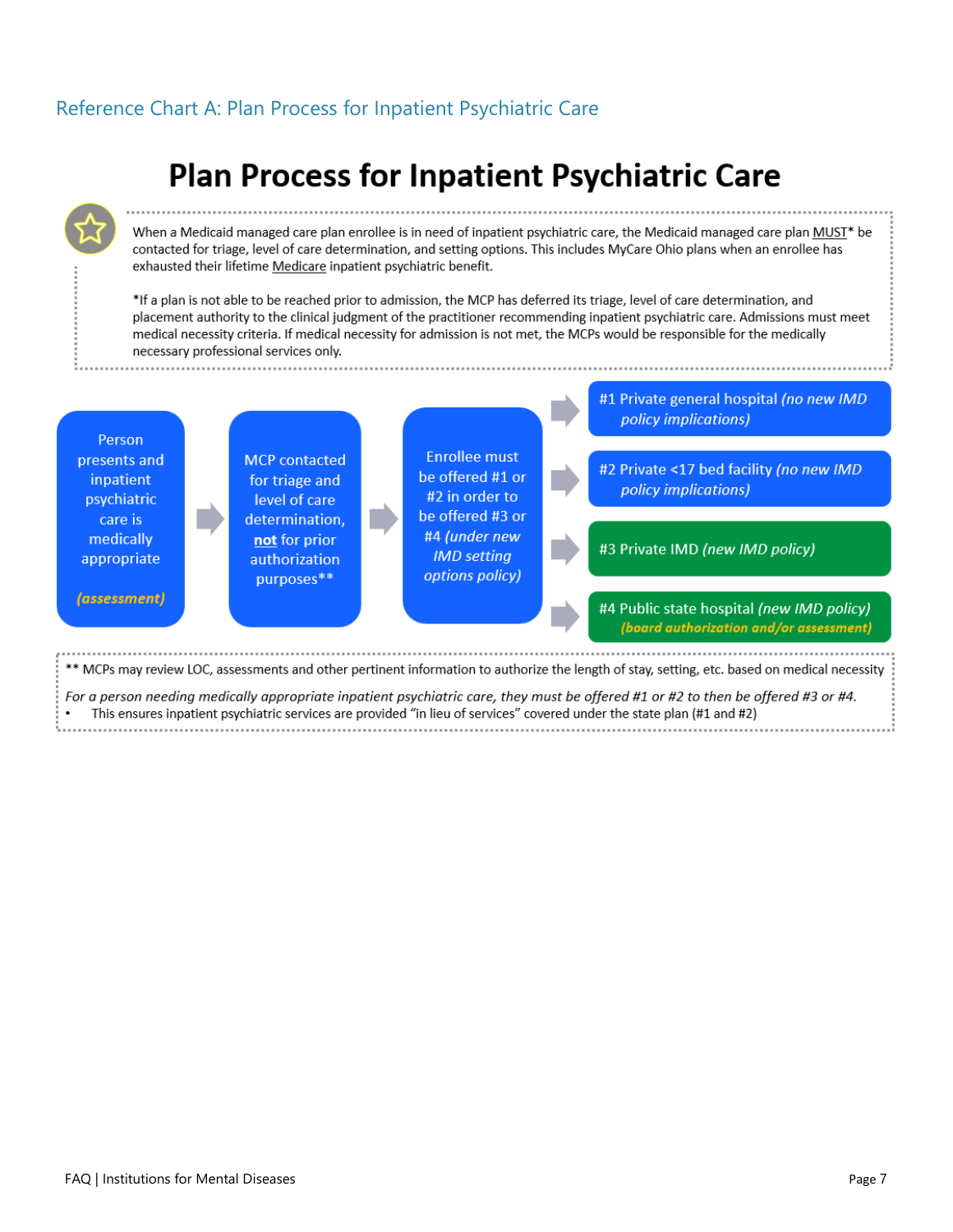### Reference Chart B: Inpatient Psychiatric Admissions – Managed Care

|                          |                     | IMD <sub>s</sub> :<br>$Pre$ -July 1                             | IMDs:<br>July $1 -$<br>Dec. 31, 2017                                                                                     | IMDs:<br>Jan. 1, 2018,<br>& Forward                                                                                      | General<br>Hospital Psych<br>Units |
|--------------------------|---------------------|-----------------------------------------------------------------|--------------------------------------------------------------------------------------------------------------------------|--------------------------------------------------------------------------------------------------------------------------|------------------------------------|
|                          | Benefit<br>Coverage | N/A                                                             | <b>Managed Care Plans</b>                                                                                                | <b>Managed Care</b><br>Plans                                                                                             | Managed Care<br>Plans              |
| Ages<br>$21 -$<br>64     | Payment             | N/A                                                             | Professional<br>Services: MCPs<br>Facility Charges*:<br><b>MCPs</b><br>*If admission meets<br>medical necessity criteria | Professional<br>Services: MCPs<br>Facility Charges*:<br><b>MCPs</b><br>*If admission meets<br>medical necessity criteria | Managed Care<br>Plans              |
| Under<br>Age<br>21       | Benefit<br>Coverage | Permedion                                                       | Permedion                                                                                                                | <b>Managed Care</b><br>Plans                                                                                             | Managed Care<br>Plans              |
| OR.<br>Over<br>Age<br>64 | Payment             | Professional<br>Services: MCPs<br>Facility Charges:<br>Medicaid | Professional<br>Services: MCPs<br>Facility Charges:<br>Medicaid                                                          | <b>Managed Care</b><br>Plans                                                                                             | Managed Care<br>Plans              |